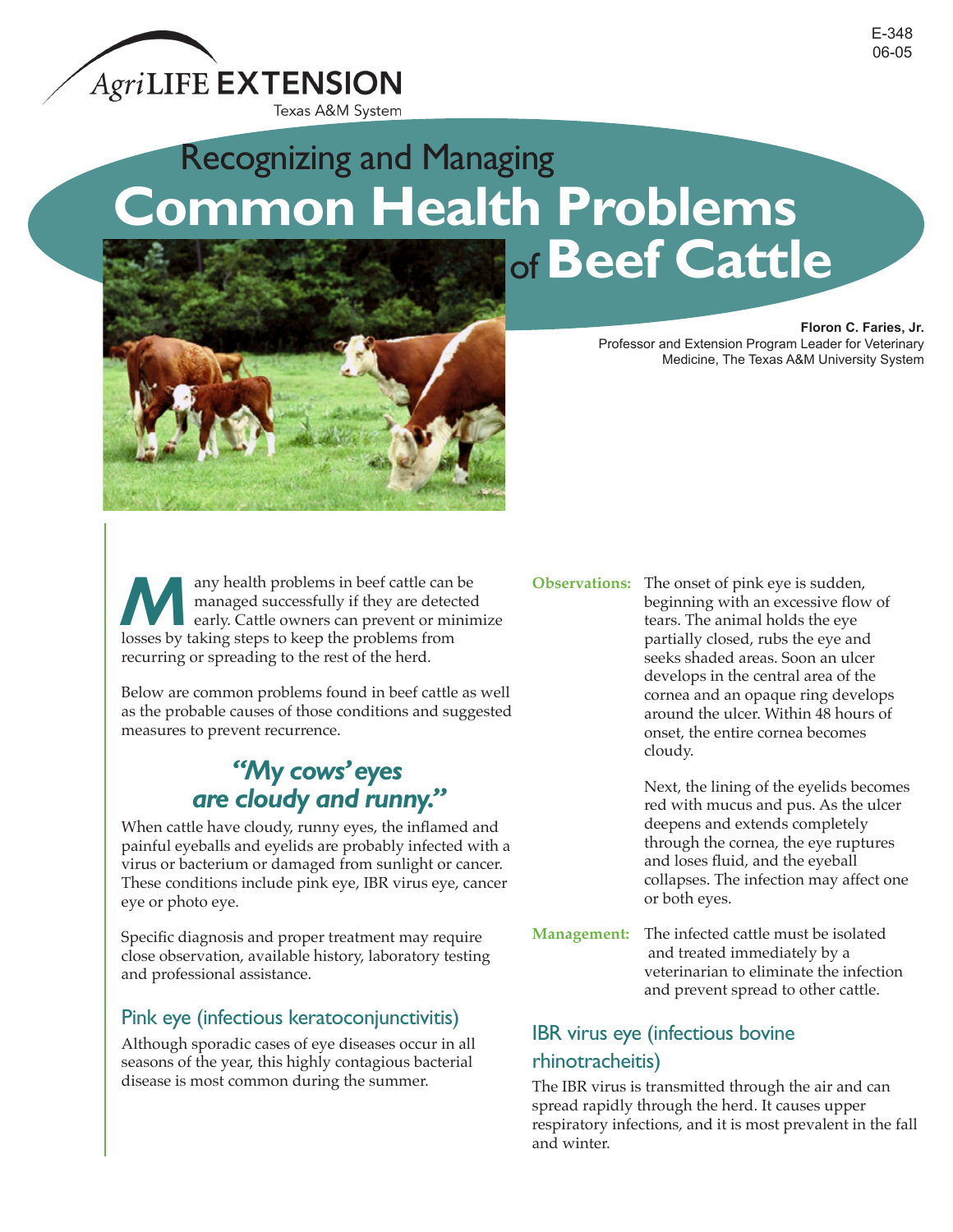**Observations:** In the early acute stage, a few cattle may develop cloudy corneas, similar to pink eye. The opacity spreads inward from the outer edge of the cornea, and there is no ulceration.

**Management:** Isolate the affected animals until the viral infection runs its course, and vaccinate the whole herd and purchased replacements.

#### Cancer eye (squamous cell carcinoma)

Cancer often appears as smooth plaques on the eyeball and ulcers or horn lesions on the eyelids. It occurs more often in cattle with no eye pigment and those that are constantly exposed to bright sunlight.

- **Observations:** As in cases of pink eye, cancer eye causes an excessive flow of tears. This cancer can be identified by the appearance of the lesions on and near the eye. The cancerous growths develop on the third, upper and lower eyelids and eyeball, and they spread to internal lymph nodes and organs.
- **Management:** Early detection is necessary for heating or freezing therapies or for surgical removal of the tumor alone. In chronic cases with more extensive involvement, the entire eyeball and eyelids must be removed.

#### Photo eye (photosensitization)

This noninfectious condition is a hypersensitivity to sunlight after ingestion of various plants or administration of certain drugs.

**Observations:** In addition to cloudiness of the cornea, signs of photo eye include sunburn of nonpigmented eyelids, nose, teats, vulva and areas of the head, body and legs. If the affected cattle are exposed to sunlight for prolonged periods, blindness and severe skin damage will result.

**Management:** Protect the animal from sunlight until its eyes and skin have healed. Shelter it during the day and allow it to graze on pasture at night.

## *"My calves have areas of hair loss with skin lesions."*

Calves commonly become infected with ringworm fungus and wart virus. These two infectious, contagious conditions are easily recognized and differentiated by the appearance of localized hair loss with skin lesions.

In cases where there is generalized hair loss with skin lesions, possible causes other than ringworm or warts include photosensitization, dietary deficiencies, infections of worms and infestations of horn flies and lice.

#### Ringworm fungus (dermatophytosis)

In the early stages, a fungus infection of the skin often goes unnoticed because the affected areas are small and slightly raised with roughened hair. Infected cows often serve as sources of the fungus, which is transferred by direct contact to calves.

- **Observations:** After several weeks of the fungus infiltrating the hair follicles, the hair falls out, leaving distinct circumscribed, grayish lesions. The scaly lesions coalesce to form large patches of hair loss at least 3 inches in diameter. They are often located on the face and neck and are more common in young cattle.
- **Management:** Although the infection tends to clear up spontaneously after several months, separate and treat the affected calves with a prescribed medication to prevent transmission to the others.

#### Warts (papillomatosis)

Warts are fibrous tumors of the skin and mucous membranes and are caused by many strains of the papilloma virus. The virus is usually transmitted to calves by direct contact from infected cows. It also can be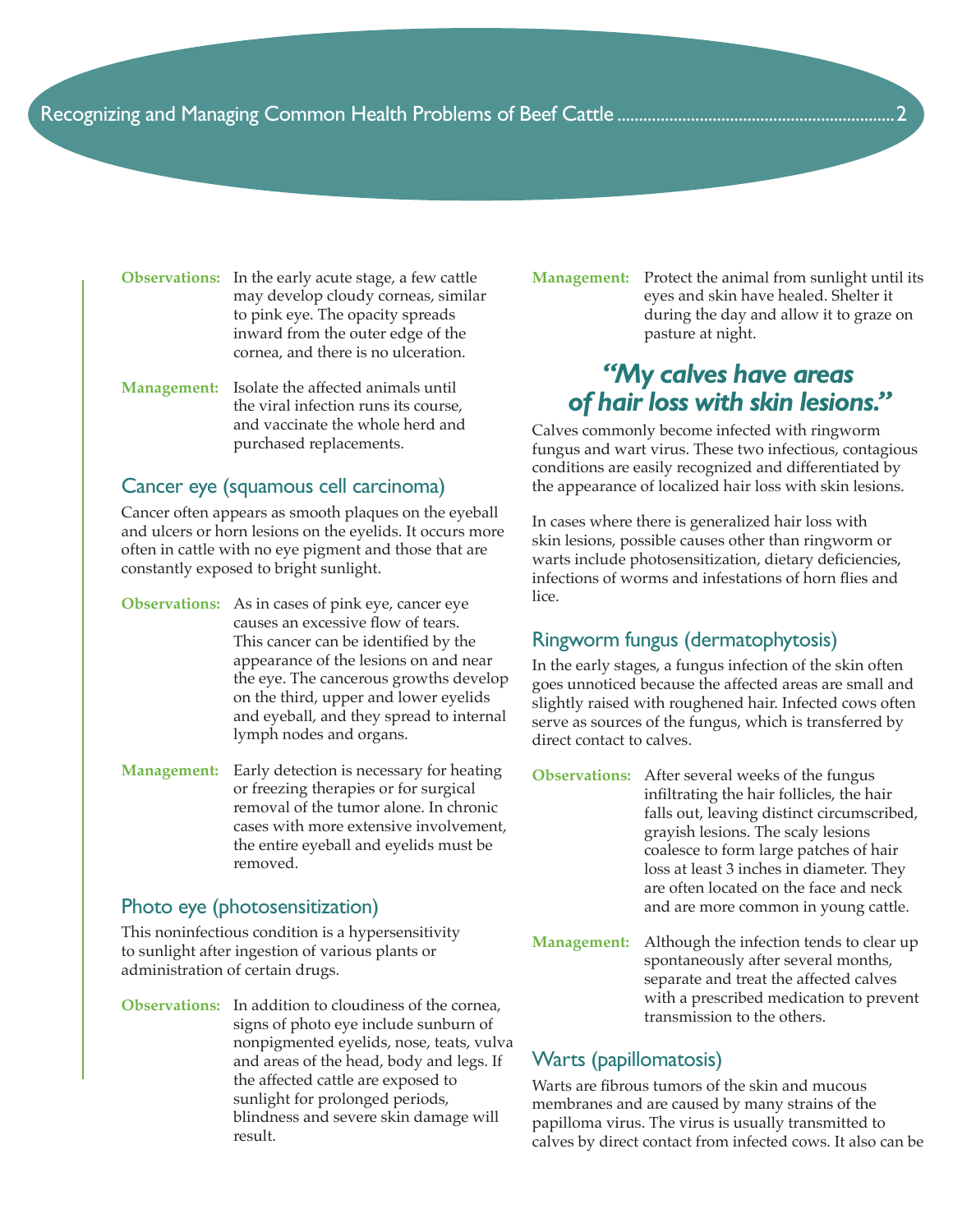transmitted by contaminated instruments that puncture the skin and by biting flies such as horn flies and stable flies.

- **Observations:** The cauliflower-type growths occur primarily on the head, neck and shoulders, in the mouth and vagina, and on the teats, vulva and penis.
- **Management:** To prevent transmission to other calves, isolate those with warts. Over a period of 3 to 12 months, the affected calves build immunity against the virus in the warts and skin. Once the immunity kills the viruses, the warts dry and slough.

## *"Every winter, my cows rub their heads, necks and shoulders."*

Even though lice are known in the winter to cause cattle to itch and rub on objects such as fences, posts, trees and barns, another common cause of itching and rubbing is the aftermath of the allergic dermatitis produced during the previous summer and fall by a horn fly infestation.

#### Horn fly allergy (allergic dermatitis)

During the horn fly season, cattle often develop a skin allergy to the saliva of the biting horn flies. After several weeks, an inflammatory reaction occurs in the skin, and many hair follicles are destroyed.

**Observations:** Before the damaged hair falls out during the winter, the retained hair causes an itch sensation, and the cattle rub their faces, necks and shoulders from December through March. As a result of rubbing these areas, the hair coat becomes sparse, and irritated skin lesions develop.

Once the dead hair is removed by rain and rubbing, a normal hair coat returns. If no crawling lice are on the skin or lice eggs are glued to the hairs, the diagnosis is based on a history that the cows had a horn fly infestation the previous year.

**Management:** To prevent recurrence of this cold-season problem, take steps to reduce the horn fly population during the warm seasons.

## *"I have occasionally a cow or a bull crippled on one foot."*

A cow or bull with a lame foot should be examined closely. Pick up the foot with a rope, and wash and examine between the toes carefully, looking for a foot crack, a corn, swelling, heat or a discharge. You will need professional assistance to differentiate some of the other abnormal conditions of the foot.

Unobservable problems inside the foot include bruises, abscesses, fractures and foot founder, or laminitis. The lameness may also be related to long toes as well as joint inflammation of the leg, including the hip on the rear and shoulder on the front.

#### Foot crack (web tear)

This condition often occurs after cattle walk on rough terrain or when a bull places its weight on the foot when mounting for breeding. These actions commonly spread the toes wide apart and cause the skin to tear. Also, long toes predispose to the likelihood of excessive spreading of toes.

- **Observations:** If the problem is not a corn or foot rot, check for signs of foot crack, along with swelling and heat of the foot. The web of skin between the toes is also likely to be cracked deeply into sensitive tissue.
- **Management:** The damaged tissue must heal from the inside out. To prevent further tearing, the cow or bull must be confined for a few weeks to limit walking and the toes trimmed and taped together.

#### Foot rot (necrotic pododermatitis)

If the problem is not foot crack, the likely problem is foot rot, a bacterial disease of the foot. During warm, wet weather, the bacteria in manure mixed with mud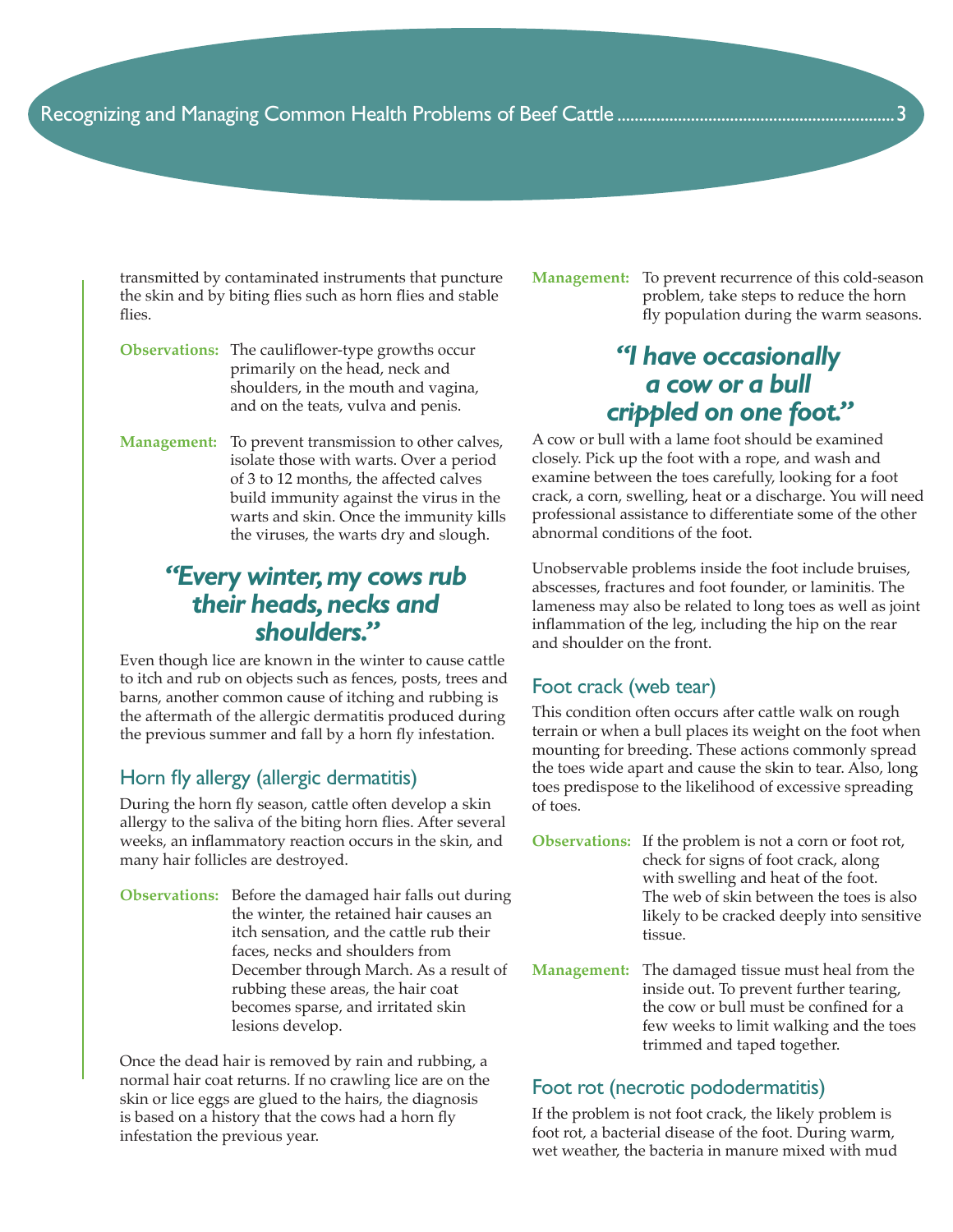commonly gain entry through tiny cracks and abrasions of the skin between the toes and heel bulb, causing swelling and dead tissue.

- **Observations:** The signs of foot rot include a hot, swollen and painful foot with pus discharge and a dead odor, fever and loss of appetite and body weight. The infection may spread to the skin of the pastern and fetlock and to bone joints inside the foot.
- **Management:** Because the pus discharge contains bacteria and serves as a source of new infections, segregate the cow or bull from the rest of the herd for proper antibiotic treatment. To prevent occurrence of more cases, the unsanitary conditions leading to this condition must be corrected.

#### Corn (interdigital hyperplasia)

The development of scar tissue, or corns, in cattle is thought to be caused by stretched skin folds between the toes in heavy, splay-toed breeds.

- **Observations:** A painful and hard, tumor-like, vertical mass develops in the web of skin between the toes.
- **Management:** The mass must be removed surgically and the toes bandaged closely together.

## *"One of my cows coughs, protrudes her tongue and breathes with her mouth open."*

The cow obviously has a lung disease in which inflammation elicits an irritated cough, and reduced air space encourages open-mouthed breathing. Because several infectious and noninfectious causes are possible, professional assistance will be needed to make a specific diagnosis by physical and laboratory examinations.

A common infectious lung disease is pneumonia; a common noninfectious condition is fog fever.

#### Infectious lung disease (pneumonia)

Pneumonia is a highly complex, contagious disease and may be caused by one of several viruses in concert with various bacteria. Pneumonia caused by bacteria is generally serious.

- **Observations:** Fever, coughing and labored breathing are caused by inflammation and swelling of the lungs and the accumulation of mucus, blood and pus that interfere with airflow in the air passages. The animal tries to get more air by stretching out its head and neck and protruding its tongue.
- **Management:** When you see signs of pneumonia, isolate the sick cow for antibiotic treatment. Laboratory tests are needed to identify the specific viruses or bacteria involved to develop an effective vaccination plan for the herd. The plan should include vaccinating the cows, nursing calves, bulls and replacements with the proper vaccines.

 Because stress can contribute to the occurrence of this disease by lowering an animal's resistance, cattle owners need to minimize adverse conditions of cold or hot weather to prevent pneumonia in the herd.

#### Fog fever (pulmonary emphysema and edema)

Fog fever is caused by a toxic reaction in the lungs after the cow ingests a large quantity of an amino acid in lush, green grass in spring or fall. Diagnosis is based on a history of the cows being moved within the previous 10 days from a dry, brown pasture to a lush, green pasture.

**Observations:** Fever is not present; coughing is minimal; and the onset of symptoms is sudden. Breathing is obviously difficult, with the animal breathing through its mouth, extending its tongue and drooling saliva.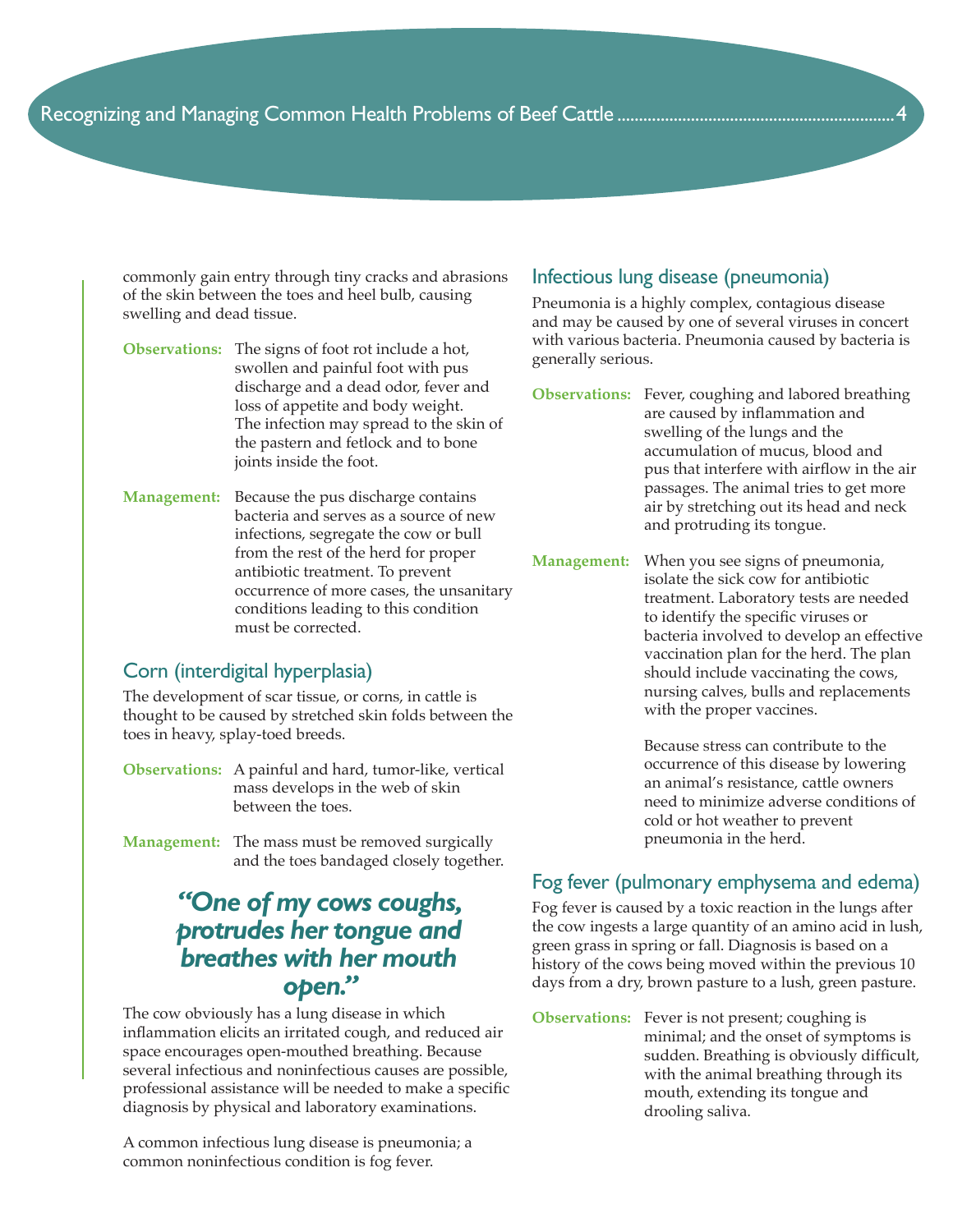**Management:** The affected cow should be treated by a veterinarian and handled carefully to prevent death by suffocation brought about by exercise. Move the herd from the lush pasture and gradually return it over 3 weeks by feeding hay and limiting grazing time.

## *"My calves have runny, snotty noses."*

Runny, snotty nose can be associated with pneumonia if the calves have fever, are coughing and have labored breathing. Otherwise, the calves may simply have an inflammation of the sinuses of the head, which is called sinusitis.

#### Runny, snotty nose (sinusitis)

Nasal drainage in calves may be the normal discharge of mucus from the sinuses of the head. On extremely hot, cold or windy days, inflamed sinuses can discharge excess drainage, even if there is no infection. Also, irritants and allergens in the environment such as dust, pollen and mold cause inflammation of the sinuses.

- **Observations:** When viruses and bacteria infect the sinuses, they produce a head cold and cause a nasal discharge that is a clear, mucus or pus type. Often the infection is limited to the head and does not involve the lungs.
- **Management:** Do not use antibiotics if there is no or only a low-grade fever; allow the condition to run its course. Respiratory vaccines may lack the specific antigens to prevent recurrence.

## *"Some of my cows got the staggers, went down and are unable to rise."*

Cows that cannot rise must be checked by a professional, who will conduct physical examinations and evaluate their diet and environment. Although the cause may be one of many poisonous plants, it is more often the result of grazing on Dallisgrass. In chemical poisoning cases,

the cause is often the consumption of toxic amounts of lead or arsenic from batteries or lubricating grease of vehicles or machinery. If the cause is dietary, it is likely that the cattle have a common metabolic disorder such as polio, ketosis or grass tetany.

#### Polio (polioencephalomalacia)

Cows with polio are thin and usually have been on a diet high in sulfate and low in protein and roughage. They probably have been confined and fed a grain diet without roughage.

- **Observations:** As an affected downer cow attempts to stand, the ankles remain flexed or knuckled over.
- **Management:** Immediate treatment by a veterinarian to relieve swelling of the brain is necessary to prevent permanent brain damage. Adequate roughage must be fed with grain concentrates.

#### Range ketosis (acetonemia, hypoglycemia)

Cows with range ketosis are usually thin, on a lowcarbohydrate, low-energy diet and likely are stressed from cold weather or calving and nursing.

- **Observations:** In addition to the incoordination before going down, the cows are observed pressing against walls, posts and trees, bellowing and tongue wallowing and licking.
- **Management:** Immediate treatment by a veterinarian is directed to raise the blood sugar and improve glucose metabolism.

### Grass tetany (hypomagnesemia)

The affected cows are thin, grazing lush pasture high in nitrogen and potassium and likely are stressed from cold, cloudy weather or calving and nursing.

**Observations:** In addition to staggers, signs in cattle include tossing the head, bellowing and galloping before going down with convulsions.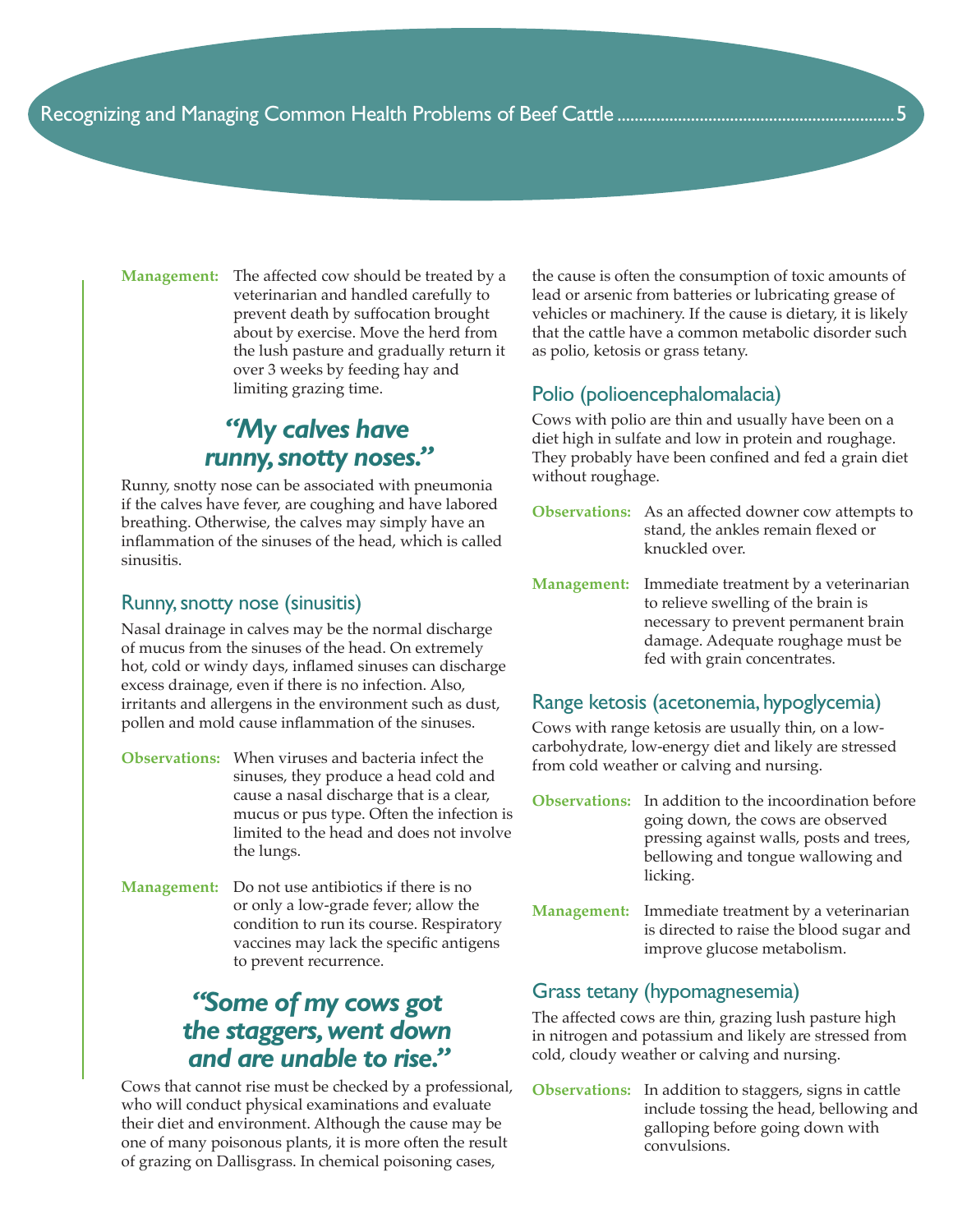**Management:** Immediate treatment by a veterinarian is directed to raise the blood magnesium.

## *"I have occasionally a thin, downer cow."*

Dietary deficiencies are the most common cause of weakness and weight loss in cattle. Enteric bacteria and parasites may be contributing factors.

- **Observations:** Tipoffs to problems in the diet include weakness and loss of weight.
- **Management:** Evaluate the nutritional intake, comparing it to the protein and energy requirements of the herd. Make adjustments if necessary.

 If the problem is limited to an individual cow instead of affected the entire herd, seek professional assistance to identify the cause, such as infections of body cavity linings (pleurisy, peritonitis) and abscesses and cancers of internal lymph glands and organs.

## *"I continue every year to have cows prolapse and retain afterbirth."*

It is common for a cow that has difficulty in calving to bruise her uterus. A thin, weak cow may have a prolonged calving process that commonly causes a bruised uterus.

- **Observations:** The inflamed, swollen uterus quite often causes straining with prolapse of the vagina, cervix or uterus. If prolapse does not occur, the placenta may be retained because of bruising inflammation.
- **Management:** Treatment by a veterinarian is directed to replace the prolapse and expel the retained placenta.

## *"I have low conception rates, repeat breeders and abortions in my cowherd."*

Dietary deficiencies and stresses of hot weather and malnutrition in cows continue to be major causes of reproductive failures. Abnormal ovaries and uterus and starvation of the embryo or fetus are commonly associated with inadequate intake of protein, energy, minerals or vitamins. These reproductive problems occur in stressed cows on poor quality or short grazing without provisions of hay and nutrient supplements.

- **Observations:** The herd has an unusually high number of abortions, repeat breeders and low conception rates that cause a large percentage of open cows.
- **Management:** If the problem is caused by poor nutrition, evaluate the nutritional intake and take corrective measures. Professional assistance is essential to diagnose infectious diseases, including testing of fetuses, placenta and blood samples.

## *"I had several calves suddenly die that before dying were rapidly breathing, weak and feverish."*

Many infectious causes of rapid breathing, weakness and fever, followed by sudden death of calves are possible. Ask a veterinarian to perform a necropsy on one of the dead calves and make a specific diagnosis by physical and laboratory examinations. Two common diseases that cause sudden death in calves are lepto and blackleg.

#### Lepto (leptospirosis)

Lepto is caused by one of five strains of bacteria. The bacteria are shed with urine from infected animals, such as cattle, raccoons, skunks, opossums, rodents, deer, swine and dogs. The bacteria may be shed for many months.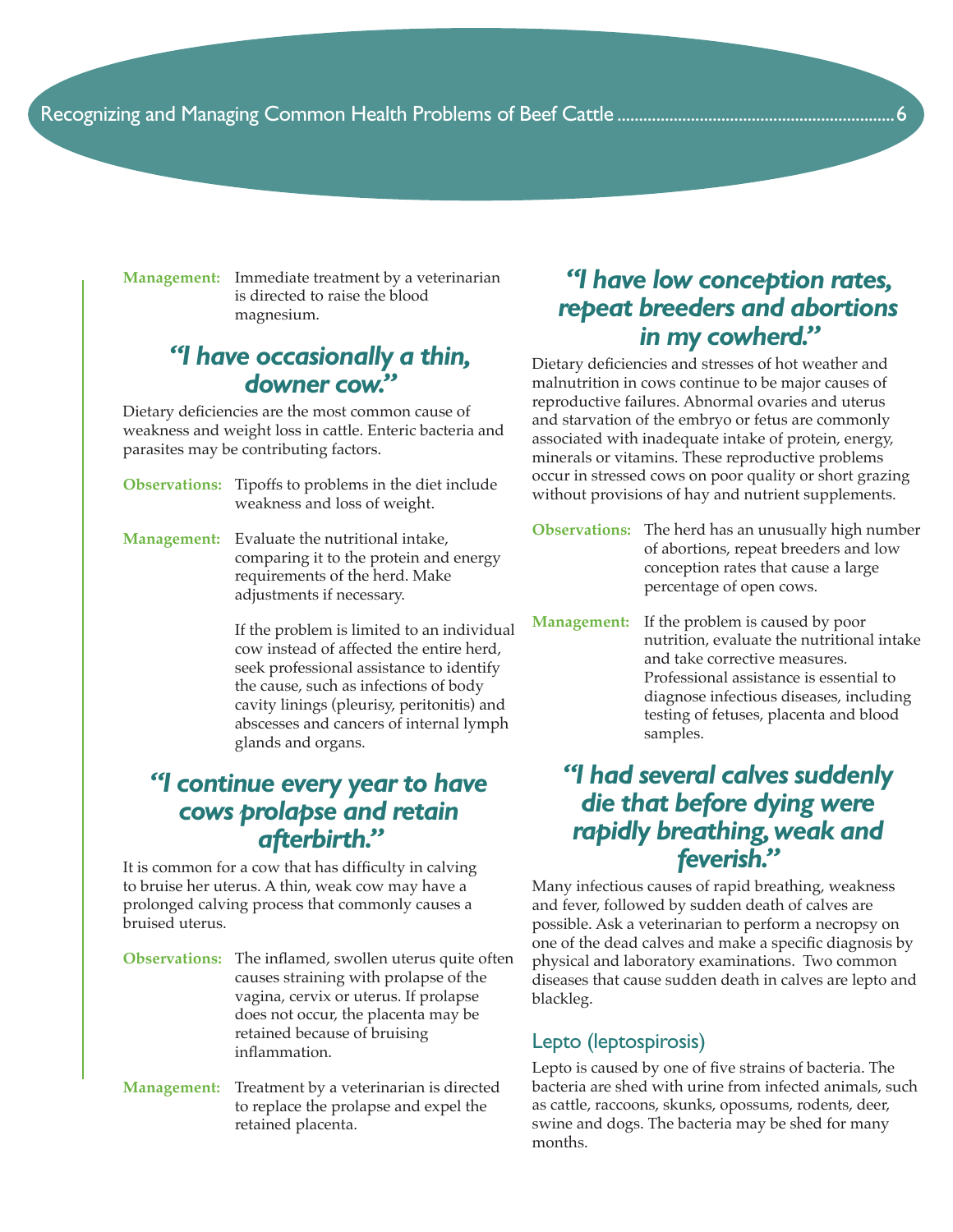For calves, the likely exposures are from the urine from carrier cows that were stressed at calving and from diseased and convalescent calves. Cows may have the disease but show no signs of it. Calves are infected with the bacteria when they ingest contaminated urine on teats, hair, grass and hay and in water. Newborn calves are the most susceptible to the acute disease.

- **Observations:** The acute form of the disease causes high fever, rapid and difficult breathing, depression, bloody urine, incoordination and death. Lepto calves are often mistakenly diagnosed and treated for pneumonia. Because the bacteria can kill unborn calves as well as nursing calves, it is suggested that cattle owners evaluate the cow herd's pregnancy rate and look for aborted fetuses.
- **Management:** For a closed herd, the most effective approach for control is annual vaccination of all cattle; for an open herd, vaccinate twice yearly. If you time the vaccination in the cow herd during the last trimester of pregnancy, it will provide immunity to the newborn calves through the colostrum.

 Use polyvalent killed vaccines containing three or five common serovars. Different vaccines vary in effectiveness, and vaccine failures may occur.

#### Blackleg (clostridial disease)

When the cause of sudden death of a calf is blackleg bacterial toxins (poisons), the first point to make is that the calf swallowed blackleg spores from the soil. This means the ground is contaminated with the spores that never die. During rains, these spores are normally concentrated by surface water in various spots in the ground, and drought or rains will cause them to surface from the soil.

When ingested by a calf, the spores go to the muscles and remain dormant. A trigger breaks them out of dormancy, sometimes months or years later. Then the bacteria multiply rapidly and produce toxins in the

muscles, killing the muscles (black dead muscles), causing blood poisoning and sudden death.

The most common trigger is fast growth. Another trigger is muscle exertion, such as that caused during working, weaning and hauling. Affected calves may be infected at an early age and die of blackleg at a later age. When blackleg occurs, the transmission was not necessarily recent, but possibly months ago.

**Observations:** Sudden death and rapid, gaseous decomposition are the most common signs of blackleg.

**Management:** The death is so rapid that treatment is normally ineffective. All dead calves should be burned with untreated wood products to keep from contaminating the ground.

> Because other calves can have the bacteria in dormancy, guard against triggers such as stress and rapid growth. Vaccinate the remaining calves. If these calves die, they were already infected with the dormancy of blackleg bacteria before vaccination. Vaccination after exposure will not prevent the dormancy from breaking out.

> The seven-way blackleg vaccine should be used because other strains in addition to blackleg that also cause sudden death can be present. The seven strains can be diagnosed only in a dead calf by necropsy and laboratory tests. In addition to blackleg, the other six clostridial diseases that cause sudden death are black neck, black liver, malignant edema, and B, C, D enterotoxemia.

> A proper vaccination program includes annual vaccination of the entire herd (calves, cows, heifers, bulls), not just calves. Grown cattle die from four of the seven different blackleg-type bacteria. Cows should be vaccinated during last 3 months of pregnancy or twice a year.